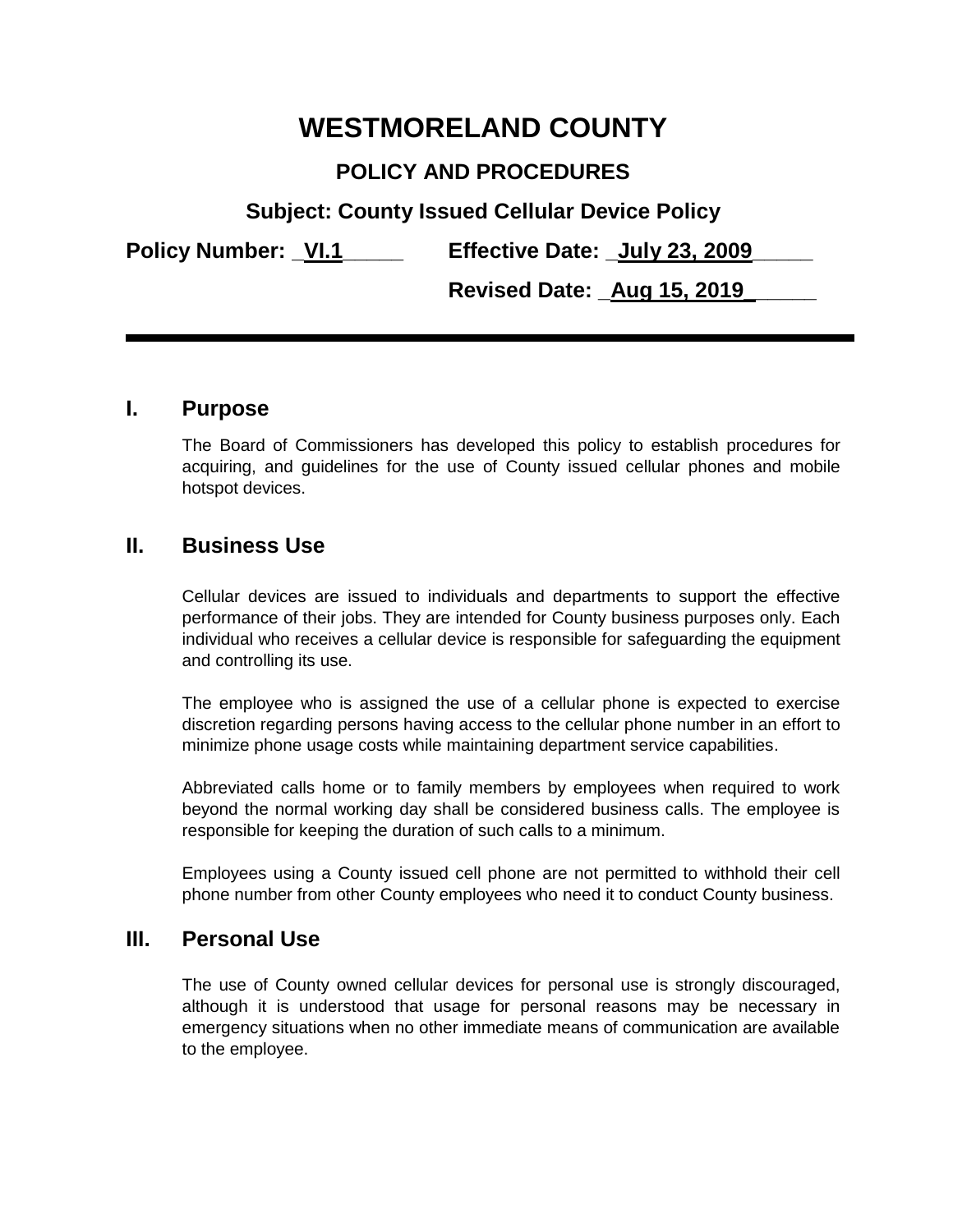Employees must realize that although personal calls are under the usage limits provided by the employee's plan, they do count toward the overall time limits established under the County's service agreement. Employees are responsible for promptly reimbursing the County for all non-business cellular device charges incurred. This practice shall apply to both incoming and outgoing cellular phone calls, as well as any data overage charges.

Employees are not permitted to operate a personal business from a County issued cell device.

## **IV. Damage, Loss / Theft**

Employees should make reasonable precautions to prevent loss, damage, theft or vandalism to County issued cellular devices.

The County will accept responsibility for devices that are damaged in the course of business unless the damage is the result of reckless or deliberately destructive actions of the employee.

A device that is lost, stolen or damaged outside the course of business is the responsibility of the employee assigned to the device. The Information Systems department will have pricing information for the cost of a replacement device.

Lost or stolen devices should be reported to the Information Systems department immediately so the service can be suspended or cancelled.

Replacements for any lost, stolen or damaged device should be addressed with the employee's department head. The department head or assigned individual within the department will contact the Information Systems department who will contact the vendor for replacement or repair. Employees and department heads are NOT to contact the cellular device provider directly.

It is the assigned employee's responsibility to provide any type of protective case and/or screen covering for the cellular device. Such protective measures are highly encouraged by the County to help alleviate any costs of device repair/replacement in the future.

#### **V. Safe Use**

In the interest of safety, employees using cellular devices are expected to exercise appropriate care and caution if used in a motor vehicle. Employees are to avoid the use of cellular devices under any circumstances where such use might create or appear to create a hazard. Employees should comply with applicable laws regarding the use of cellular devices while driving and avoid cellular device use that may jeopardize the safety of the employee and others. Employees are prohibited from text messaging or emailing when driving.